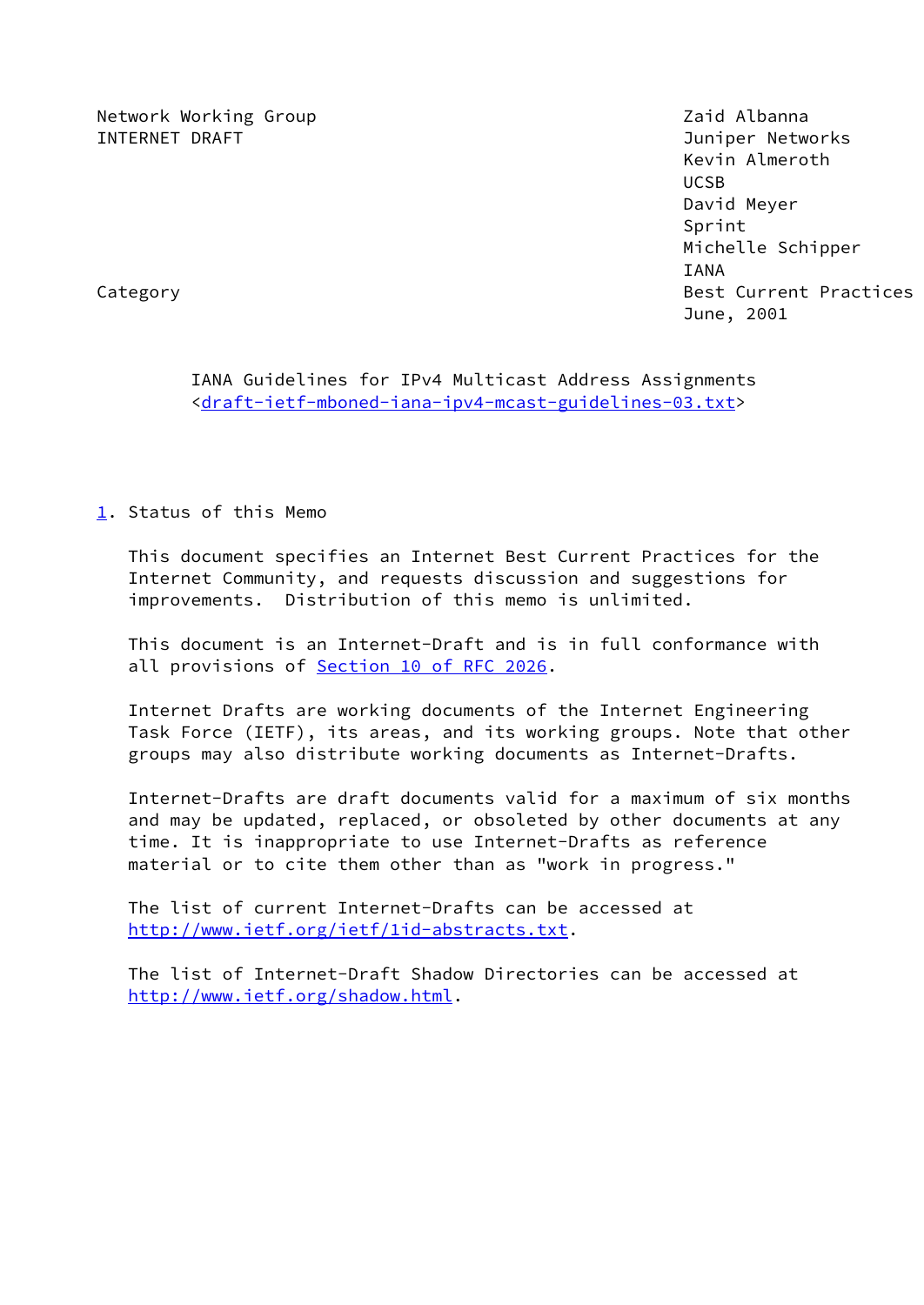# Internet Draft IANA IPv4 Multicast Guidelines June, 2001

#### <span id="page-1-0"></span>[2](#page-1-0). Copyright Notice

Copyright (C) The Internet Society (2001). All Rights Reserved.

## <span id="page-1-1"></span>[3](#page-1-1). Abstract

 This memo provides guidance for the IANA in assigning IPv4 multicast addresses.

## <span id="page-1-2"></span>[4](#page-1-2). Introduction

 The Internet Assigned Numbers Authority (IANA) (www.iana.org) is charged with allocating parameter values for fields in protocols which have been designed, created or are maintained by the Internet Engineering Task Force (IETF). [RFC 2780](https://datatracker.ietf.org/doc/pdf/rfc2780) [\[RFC2780](https://datatracker.ietf.org/doc/pdf/rfc2780)] provides the IANA guidance in the assignment of parameters for fields in newly developed protocols. This memo expands on section [4.4.2 of RFC 2780](https://datatracker.ietf.org/doc/pdf/rfc2780#section-4.4.2) and attempts to codify existing IANA practice used in the assignment IPv4 multicast addresses.

 The terms "Specification Required", "Expert Review", "IESG Approval", "IETF Consensus", and "Standards Action", are used in this memo to refer to the processes described in  $[RFC2434]$  $[RFC2434]$ . The keywords MUST, MUST NOT, MAY, OPTIONAL, REQUIRED, RECOMMENDED, SHALL, SHALL NOT, SHOULD, SHOULD NOT are to be interpreted as defined in [RFC 2119](https://datatracker.ietf.org/doc/pdf/rfc2119) [\[RFC2119](https://datatracker.ietf.org/doc/pdf/rfc2119)].

 In general, due to the relatively small size of the IPv4 multicast addresses space, further assignment of IPv4 multicast address space is recommended only in limited circumstances. Specifically, the IANA should only assign addresses in those cases where the dynamic selection (SDP/SAP), GLOP, SSM or Administratively Scoped address spaces cannot be used. The guidelines described below are reflected in <http://www.iana.org/assignments/multicast-addresses>.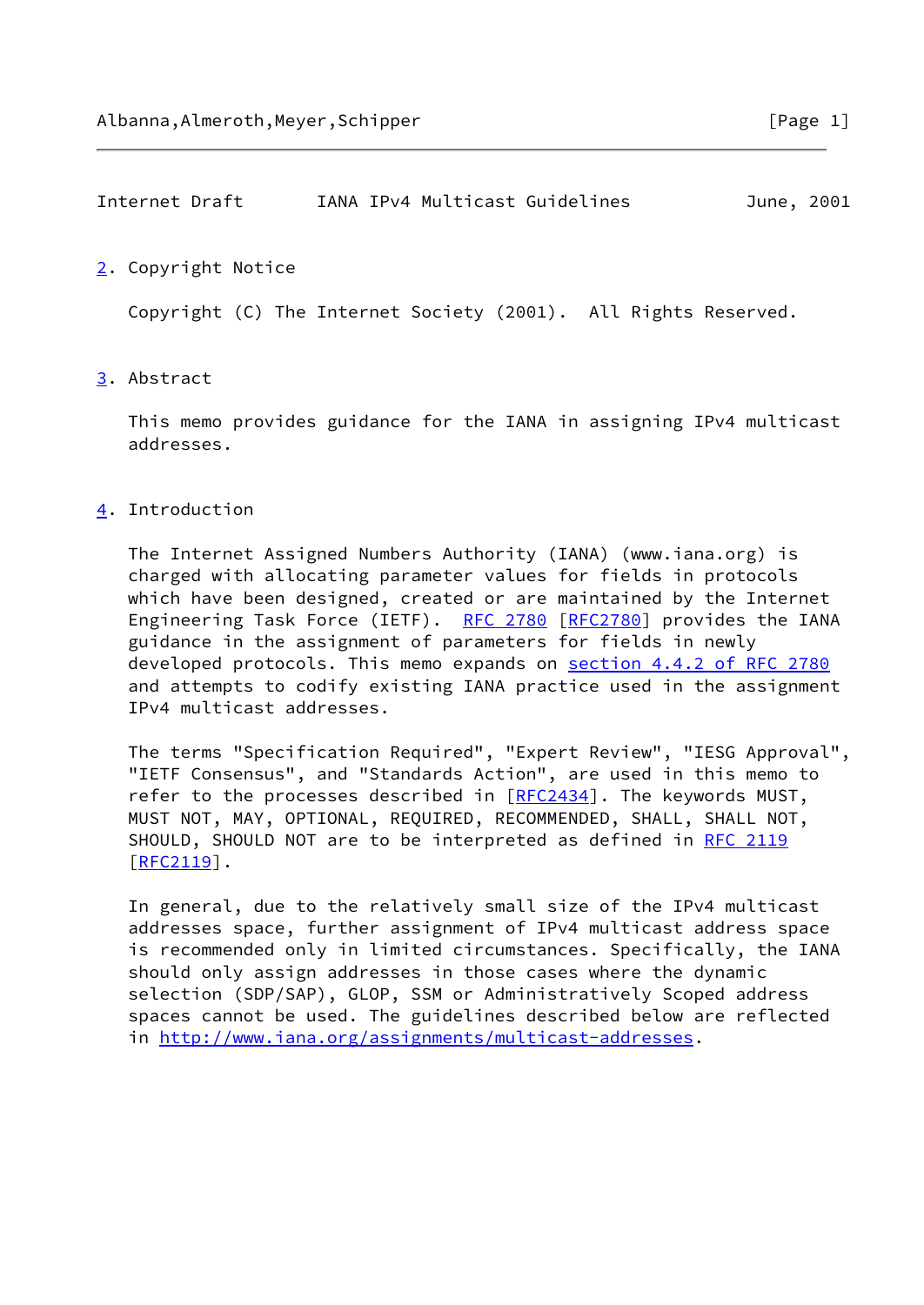Albanna,Almeroth,Meyer,Schipper [Page 2]

## Internet Draft IANA IPv4 Multicast Guidelines June, 2001

#### <span id="page-2-0"></span>[5](#page-2-0). Definition of Current Assignment Practice

 Unlike IPv4 unicast address assignment, where blocks of addresses are delegated to regional registries, IPv4 multicast addresses are assigned directly by the IANA. Current assignments appear as follows [\[IANA](#page-8-0)]:

| 224.0.0.0 | $-224.0.0.255$                  | (224.0.0/24) | Local Network Control Block     |
|-----------|---------------------------------|--------------|---------------------------------|
| 224.0.1.0 | $-224.0.1.255$                  | (224.0.1/24) | Internetwork Control Block      |
| 224.0.2.0 | $-224.0.255.0$                  |              | AD-HOC Block                    |
| 224.1.0.0 | $-224.1.255.255$                | (224.1/16)   | ST Multicast Groups             |
| 224.2.0.0 | $-224.2.255.255$                | (224.2/16)   | SDP/SAP Block                   |
|           | $224.252.0.0 - 224.255.255.255$ |              | DIS Transient Block             |
| 225.0.0.0 | $-225.255.255.255(225/8)$       |              | MALLOC Block                    |
| 226.0.0.0 | $-231.255.255.255$              |              | <b>RESERVED</b>                 |
| 232.0.0.0 | $-232.255.255.255(232/8)$       |              | Source Specific Multicast Block |
| 233.0.0.0 | $-233.255.255.255(233/8)$       |              | GLOP Block                      |
| 234.0.0.0 | $-238.255.255.255$              |              | <b>RESERVED</b>                 |
| 239.0.0.0 | $-239.255.255.255(239/8)$       |              | Administratively Scoped Block   |
|           |                                 |              |                                 |

 The IANA generally assigns addresses from the Local Network Control, Internetwork Control, and AD-HOC blocks. Assignment guidelines for each of these blocks, as well as for the MALLOC, Source Specific Multicast, GLOP and Administratively Scoped Blocks, are described below.

#### <span id="page-2-1"></span>[6](#page-2-1). Local Network Control Block (224.0.0/24)

<span id="page-2-2"></span> Addresses in the Local Network Control block are used for protocol control traffic that is not forwarded off link. Examples of this type of use include OSPFIGP All Routers (224.0.0.5) [\[RFC2328](https://datatracker.ietf.org/doc/pdf/rfc2328)].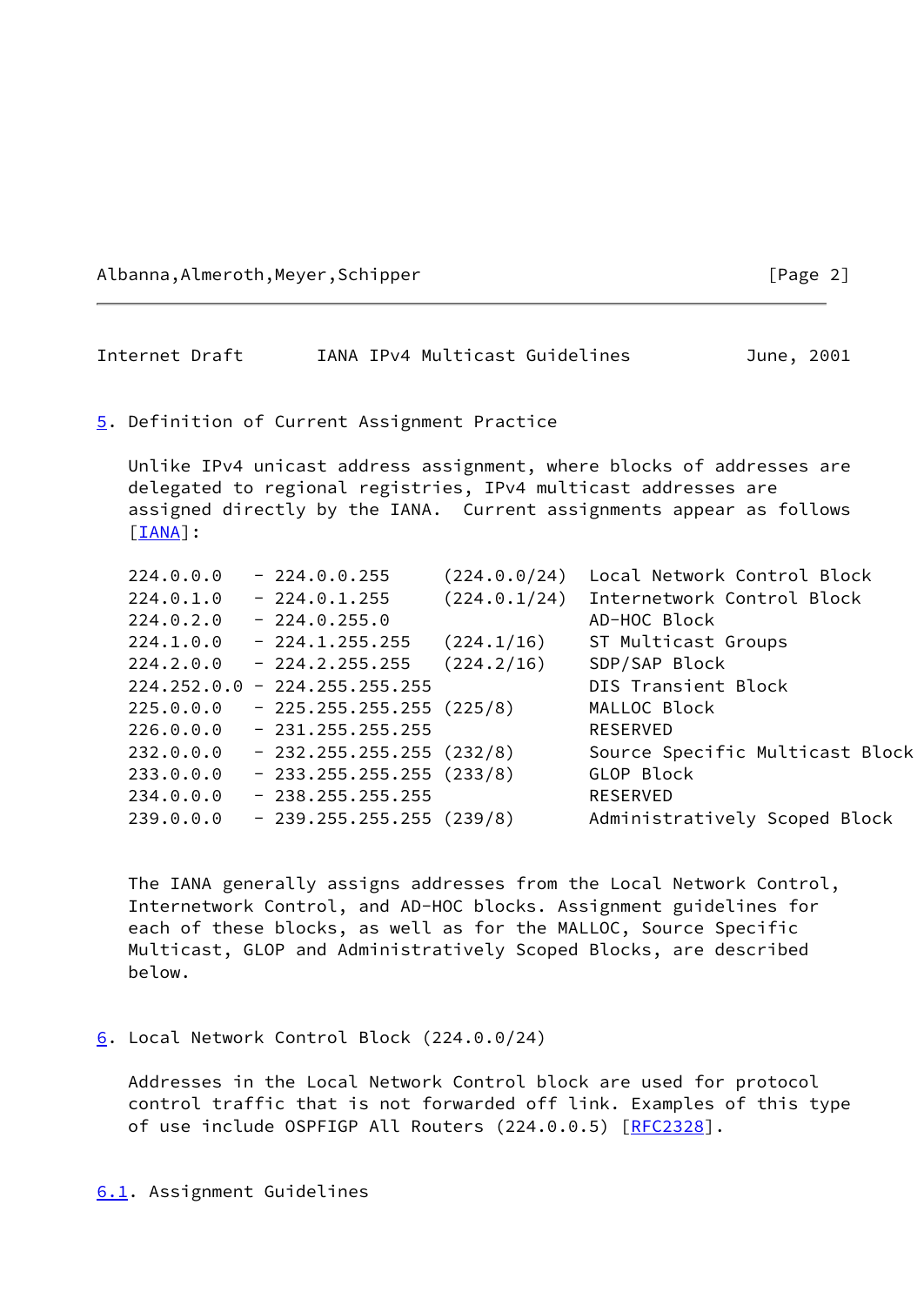Pursuant to section [4.4.2 of RFC 2780](https://datatracker.ietf.org/doc/pdf/rfc2780#section-4.4.2) [[RFC2780](https://datatracker.ietf.org/doc/pdf/rfc2780)], assignments from the Local Network Control block follow an Expert Review, IESG Approval or Standards Action process. See [[IANA\]](#page-8-0) for the current set of assignments.

Albanna,Almeroth,Meyer,Schipper [Page 3]

Internet Draft IANA IPv4 Multicast Guidelines June, 2001

<span id="page-3-0"></span>[7](#page-3-0). Internetwork Control Block (224.0.1/24)

 Addresses in the Internetwork Control block are used for protocol control that must be forwarded through the Internet. Examples include 224.0.1.1 (NTP [\[RFC2030](https://datatracker.ietf.org/doc/pdf/rfc2030)]) and 224.0.1.68 (mdhcpdisover [\[RFC2730](https://datatracker.ietf.org/doc/pdf/rfc2730)]).

## <span id="page-3-1"></span>[7.1](#page-3-1). Assignment Guidelines

Pursuant to section [4.4.2 of RFC 2780](https://datatracker.ietf.org/doc/pdf/rfc2780#section-4.4.2) [[RFC2780](https://datatracker.ietf.org/doc/pdf/rfc2780)], assignments from the Internetwork Control block follow an Expert Review, IESG Approval or Standards Action process. See [[IANA\]](#page-8-0) for the current set of assignments.

<span id="page-3-2"></span>[8](#page-3-2). AD-HOC Block (224.0.2.0/24 - 224.0.255.0/24)

 Addresses in the AD-HOC block have traditionally been assigned for those applications that don't fit in either the Local or Internetwork Control blocks. These addresses are globally routed and are typically used by applications that require small blocks of addressing (e.g., less than a /24).

<span id="page-3-3"></span>[8.1](#page-3-3). Assignment Guidelines

 In general, the IANA SHOULD NOT assign addressing in the AD-HOC Block. However, the IANA may under special special circumstances,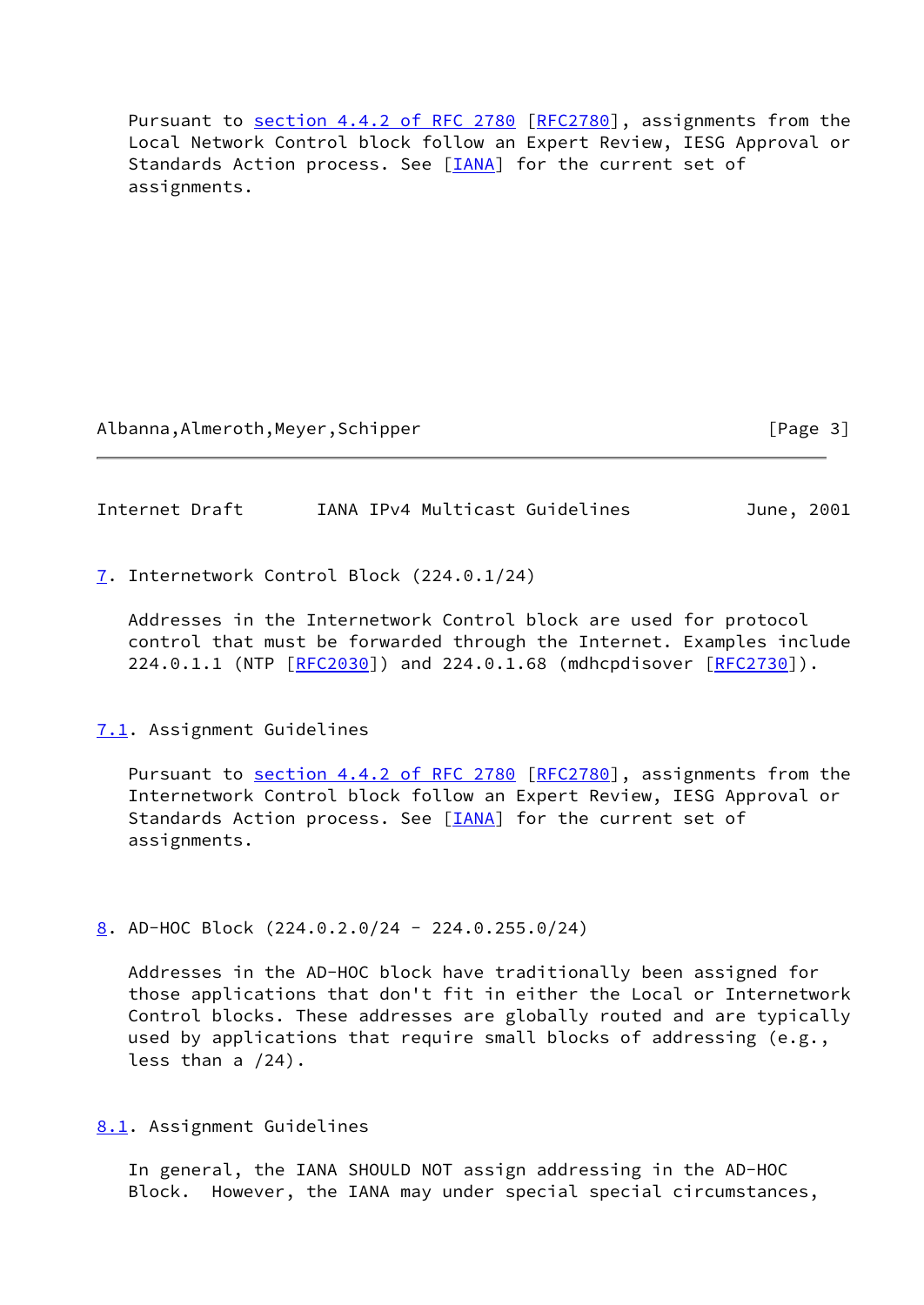assign addressing from this block. Pursuant to section 4.4.2 of [RFC](https://datatracker.ietf.org/doc/pdf/rfc2780) [2780](https://datatracker.ietf.org/doc/pdf/rfc2780) [\[RFC2780](https://datatracker.ietf.org/doc/pdf/rfc2780)], assignments from the AD-HOC block follow an Expert Review, IESG Approval or Standards Action process. See [\[IANA](#page-8-0)] for the current set of assignments.

<span id="page-4-0"></span>[9](#page-4-0). SDP/SAP Block (224.2/16)

 Addresses in the SDP/SAP block are used by applications that receive addresses through the Session Announcement Protocol [\[RFC2974](https://datatracker.ietf.org/doc/pdf/rfc2974)] for use via applications like the session directory tool (such as [SDR](#page-9-0)  $[SDR]$ ).

<span id="page-4-1"></span>[9.1](#page-4-1). Assignment Guidelines

 Since addresses in the SDP/SAP block are chosen randomly from the range of addresses not already in use [[RFC2974](https://datatracker.ietf.org/doc/pdf/rfc2974)], no IANA assignment policy is required. Note that while no additional IANA assignment is required, addresses in the SDP/SAP block are explicitly for use by

| Albanna, Almeroth, Meyer, Schipper | [Page 4] |
|------------------------------------|----------|
|                                    |          |

| Internet Draft |  |  | IANA IPv4 Multicast Guidelines | June, 2001 |  |
|----------------|--|--|--------------------------------|------------|--|
|----------------|--|--|--------------------------------|------------|--|

SDP/SAP and MUST NOT be used for other purposes.

<span id="page-4-2"></span>[10.](#page-4-2) MALLOC Block (225/8)

 Addresses in the MALLOC block are dynamically assigned by the MALLOC suite of protocols [[RFC2908\]](https://datatracker.ietf.org/doc/pdf/rfc2908). This assignment is temporary and MUST BE reviewed annually.

#### <span id="page-4-3"></span>[10.1](#page-4-3). Assignment Guidelines

 Since addresses in the MALLOC block are chosen by elements of the MALLOC architecture, no IANA assignment policy is required. Note that while no additional IANA assignment is required, addresses in the MALLOC block are explicitly for assignment by MALLOC servers and MUST NOT be used for other purposes.

<span id="page-4-4"></span>[11.](#page-4-4) Source Specific Multicast Block (232/8)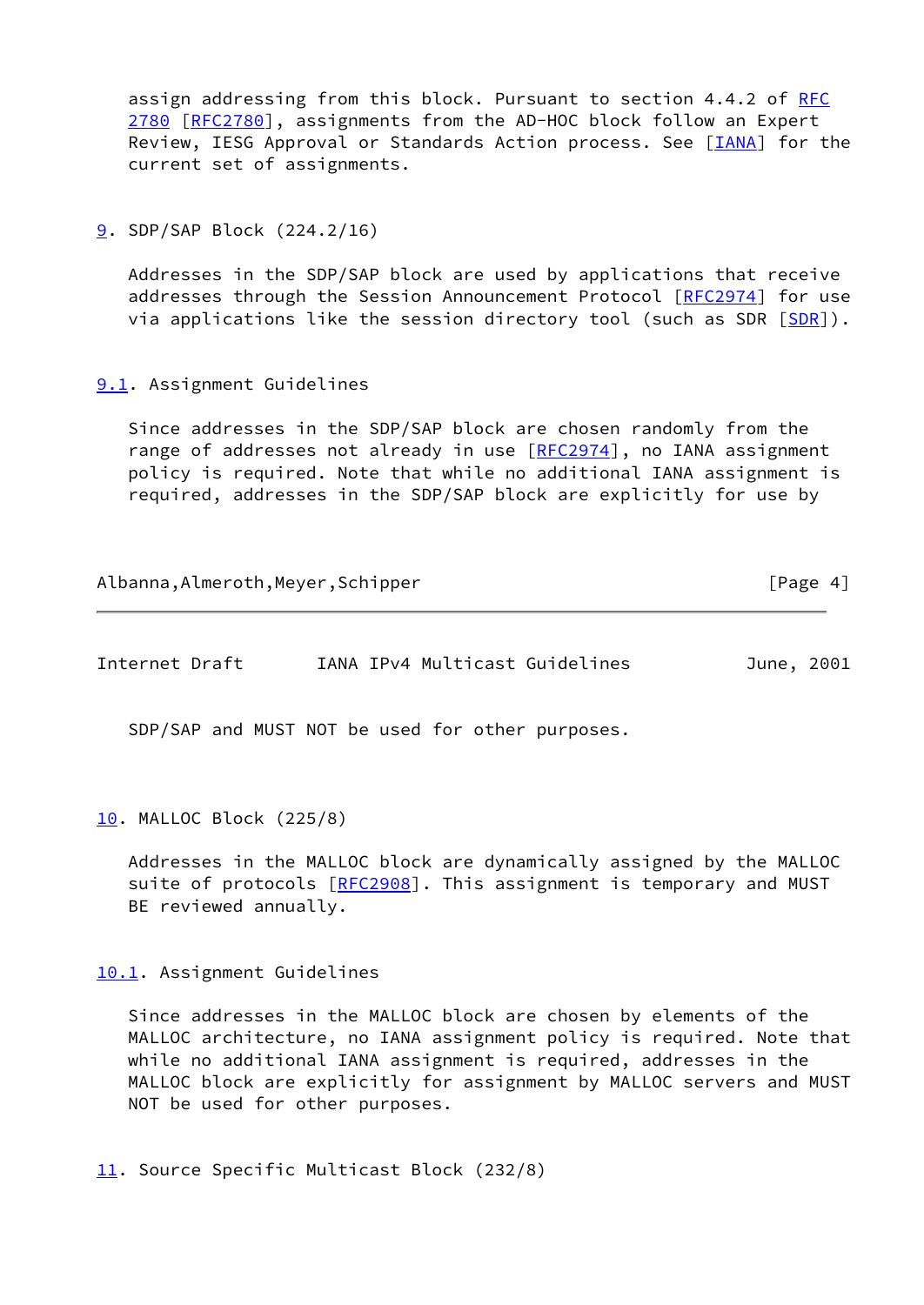The Source Specific Multicast (SSM) is an extension of IP Multicast in which traffic is forwarded to receivers from only those multicast sources for which the receivers have explicitly expressed interest, and is primarily targeted at one-to-many (broadcast) applications.

#### <span id="page-5-0"></span>[11.1](#page-5-0). Assignment Guidelines

 Because the SSM model essentially makes the entire multicast address space local to the host, no IANA assignment policy is required. Note, however, that while no additional IANA assignment is required, addresses in the SSM block are explicitly for use by SSM and MUST NOT be used for other purposes.

Albanna,Almeroth,Meyer,Schipper [Page 5]

Internet Draft IANA IPv4 Multicast Guidelines June, 2001

<span id="page-5-1"></span>[12.](#page-5-1) GLOP Block (233/8)

 Addresses in the GLOP block are globally scoped statically assigned addresses. The assignment is made by mapping a domain's autonomous system number into the middle two octets of 233.X.Y.0/24. The mapping and assignment is defined in [\[RFC2770](https://datatracker.ietf.org/doc/pdf/rfc2770)].

#### <span id="page-5-2"></span>[12.1](#page-5-2). Assignment Guidelines

 Because addresses in the GLOP block are algorithmically preassigned, no IANA assignment policy is required. Note that while no additional IANA assignment is required, addresses in the GLOP block are assigned for use as defined in [RFC 2770](https://datatracker.ietf.org/doc/pdf/rfc2770) and MUST NOT be used for other purposes.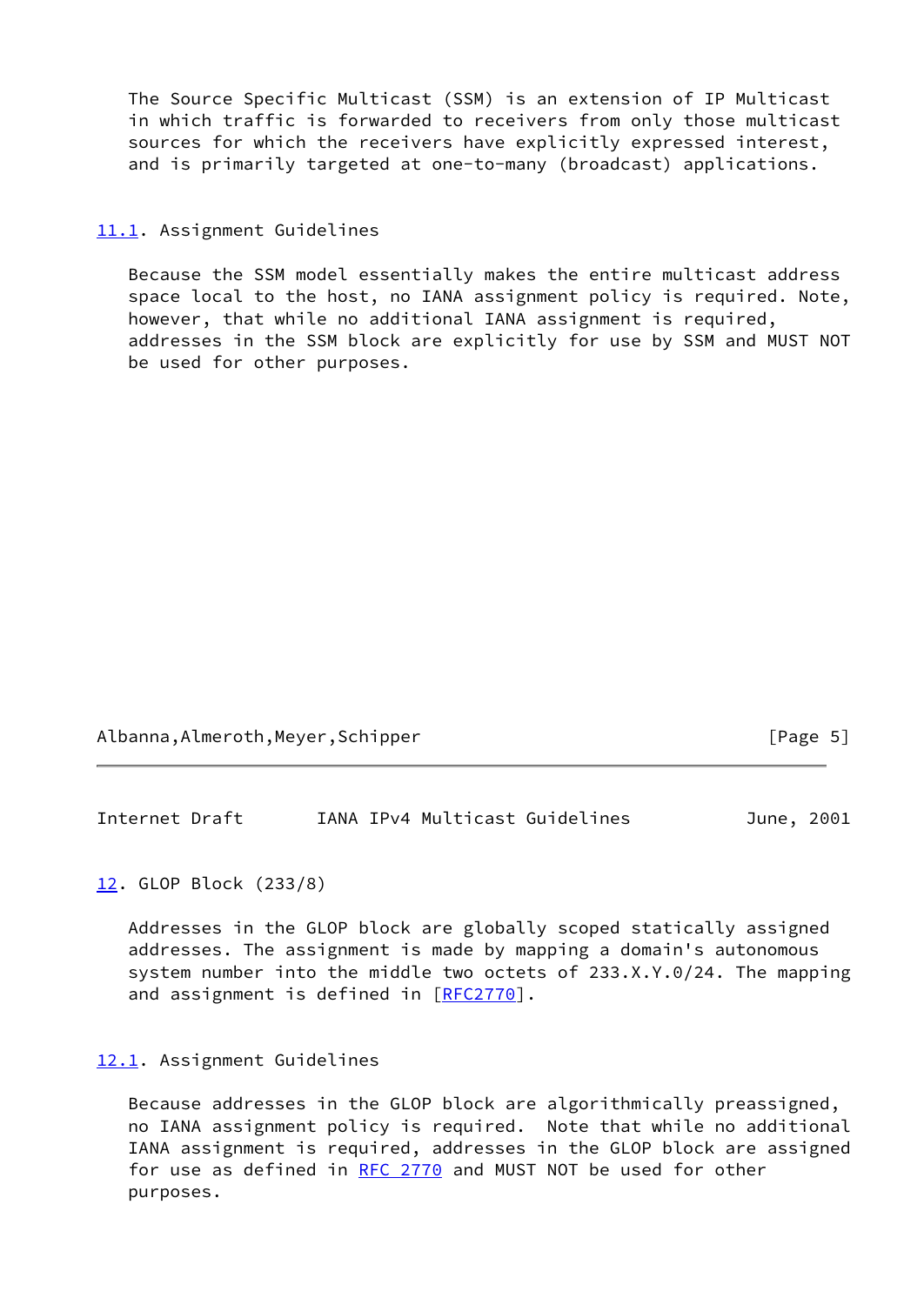#### <span id="page-6-0"></span>[13.](#page-6-0) Administratively Scoped Address Block (239/8)

 Addresses in the Administratively Scoped Address block are for local use within a domain and are described in [\[RFC2365](https://datatracker.ietf.org/doc/pdf/rfc2365)].

#### <span id="page-6-1"></span>[13.1](#page-6-1). Assignment Guidelines

 Since addresses in this block are local to a domain, no IANA assignment policy is required.

#### <span id="page-6-2"></span>[13.1.1](#page-6-2). Relative Offsets

The relative offsets [\[RFC2365](https://datatracker.ietf.org/doc/pdf/rfc2365)] are used to ensure that a service can be located independent of the extent of the enclosing scope (see [RFC](https://datatracker.ietf.org/doc/pdf/rfc2770) [2770](https://datatracker.ietf.org/doc/pdf/rfc2770) for details). Since there are only 256 such offsets, the IANA should only assign a relative offset to a protocol that provides an infra-structure supporting service. Examples of such services include the Session Announcement Protocol [[RFC2974](https://datatracker.ietf.org/doc/pdf/rfc2974)]. Pursuant to [section](https://datatracker.ietf.org/doc/pdf/rfc2780#section-4.4.2) [4.4.2 of RFC 2780](https://datatracker.ietf.org/doc/pdf/rfc2780#section-4.4.2) [[RFC2780](https://datatracker.ietf.org/doc/pdf/rfc2780)], assignments of Relative Offsets follow an Expert Review, IESG Approval or Standards Action process. See [\[IANA](#page-8-0)] for the current set of assignments.

Albanna,Almeroth,Meyer,Schipper [Page 6]

Internet Draft IANA IPv4 Multicast Guidelines June, 2001

#### <span id="page-6-3"></span>[14.](#page-6-3) Annual Review

 Given the dynamic nature of IPv4 multicast and its associated infra structure, and the previously undocumented IPv4 multicast address assignment guidelines, the IANA should conduct an annual review of currently assigned addresses.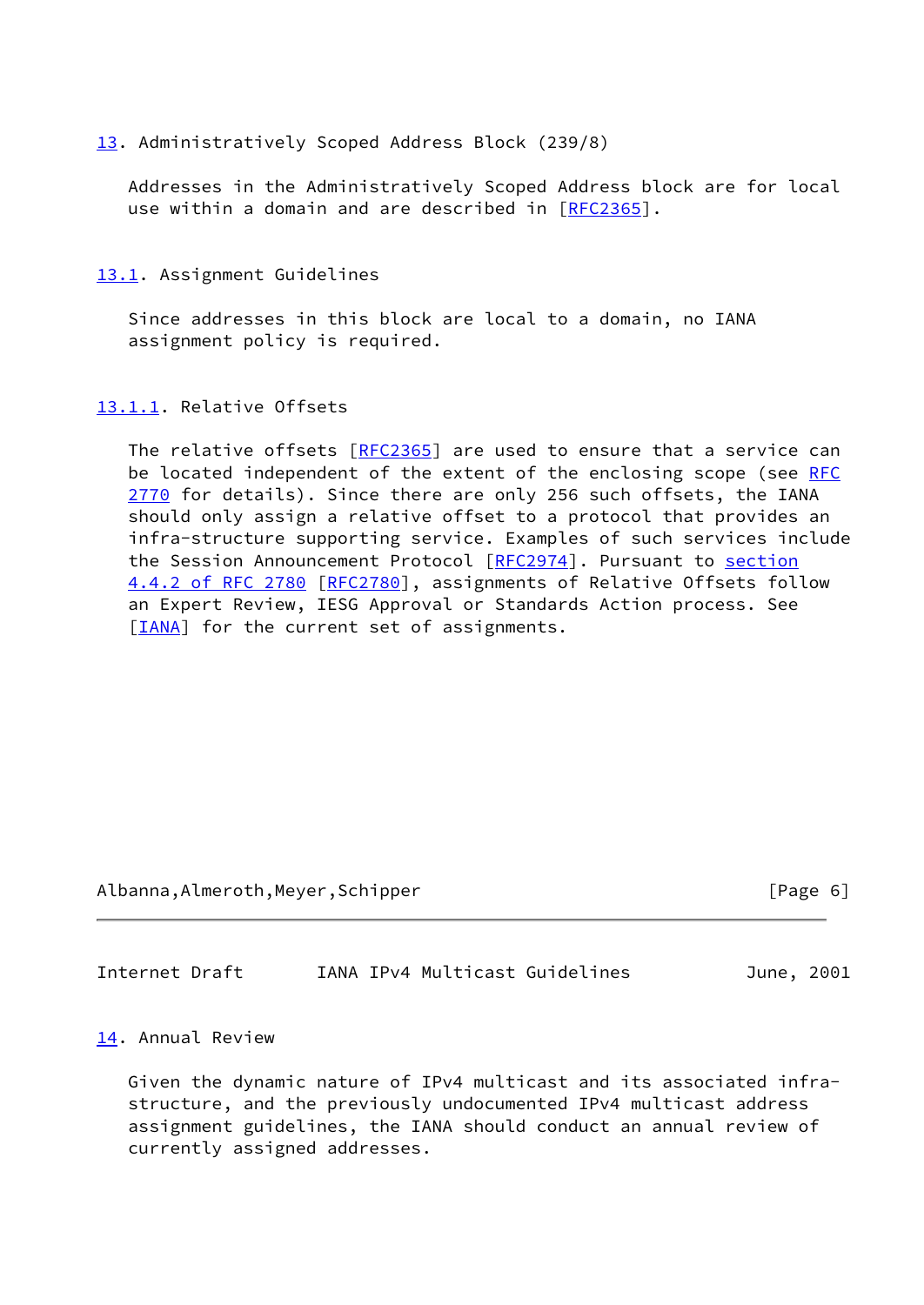## <span id="page-7-0"></span>[14.1](#page-7-0). Address Reclamation

 During the review described above, addresses that were mis-assigned should, where possible, be reclaimed or reassigned.

 The IANA should also review assignments in the AD-HOC, DIS Transient Groups, and ST Multicast Groups blocks and reclaim those addresses that are not in use on the global Internet (i.e, those applications which can use SSM, GLOP, or Administratively Scoped addressing, or are not globally routed).

## <span id="page-7-1"></span>[15.](#page-7-1) Use of IANA Reserved Addresses

Applications MUST NOT use addressing in the IANA reserved blocks.

<span id="page-7-2"></span>[16.](#page-7-2) Appeals Process

Appeals of this process are to be handled in accordance with [Section](https://datatracker.ietf.org/doc/pdf/rfc2026#section-6.5) [6.5 of RFC 2026](https://datatracker.ietf.org/doc/pdf/rfc2026#section-6.5) [\[RFC2026](https://datatracker.ietf.org/doc/pdf/rfc2026)].

<span id="page-7-3"></span>[17.](#page-7-3) Security Considerations

 The assignment guidelines described in this document do not alter the security properties of either the Any Source or Source Specific multicast service models.

Albanna,Almeroth,Meyer,Schipper [Page 7]

| Internet Draft |  | IANA IPv4 Multicast Guidelines | June, 2001 |  |
|----------------|--|--------------------------------|------------|--|
|                |  |                                |            |  |

<span id="page-7-4"></span>[18.](#page-7-4) Acknowledgments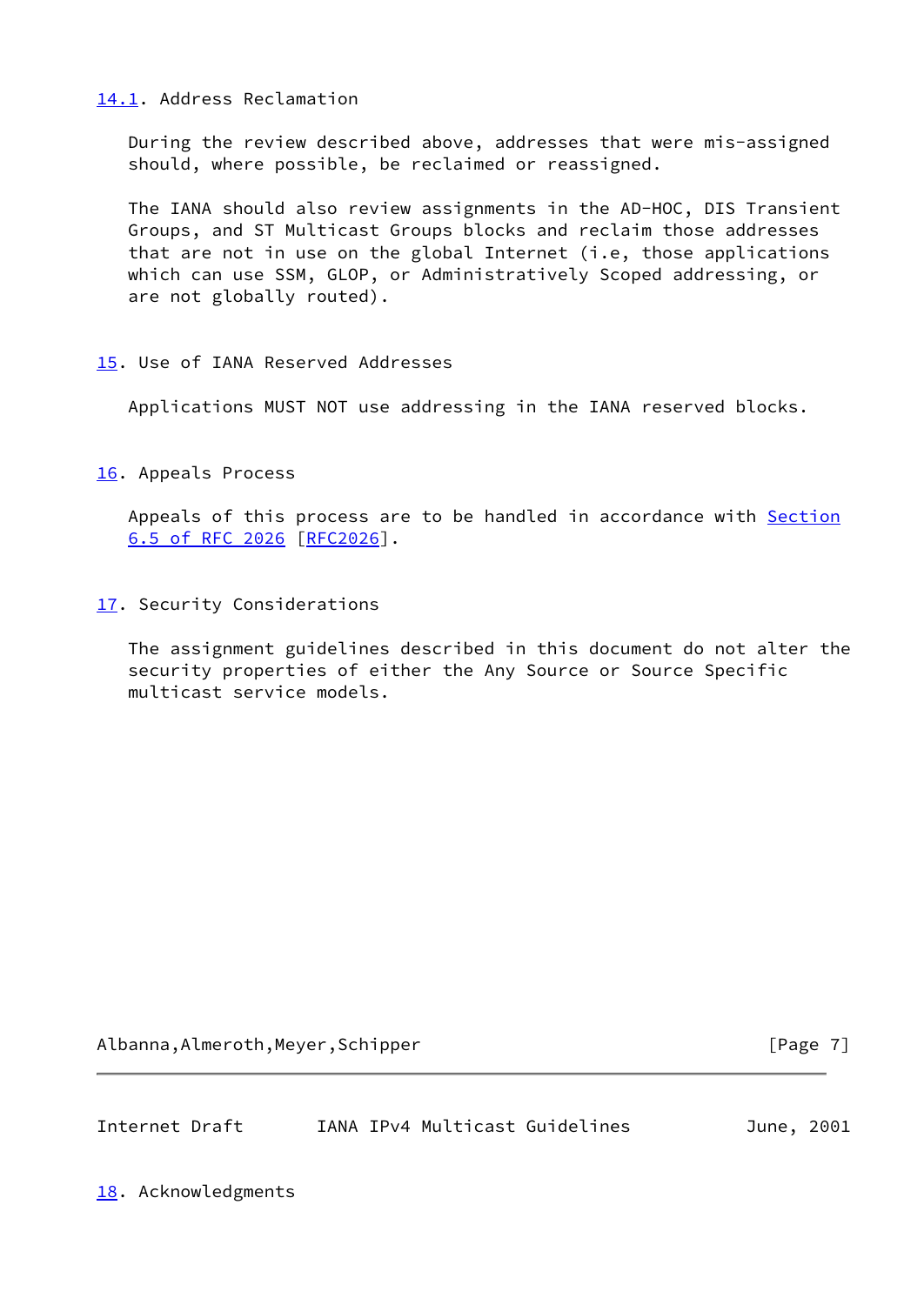The authors would like to thank Joe St. Sauver, John Meylor, Randy Bush, and Thomas Narten for their constructive feedback and comments.

<span id="page-8-1"></span>[19.](#page-8-1) Author's Address:

 Zaid Albanna 1149 N. Mathilda Ave Sunnyvale, CA. 94089 zaid@juniper.net

 Kevin Almeroth UC Santa Barbara Santa Barbara, CA. Email: almeroth@cs.ucsb.edu

 David Meyer Sprint E|Solutions Email: dmm@sprint.net

 Michelle Schipper IANA Administrator Internet Assigned Numbers Authority 4676 Admiralty Way, Suite 330 Marina del Rey, CA 90292 iana@iana.org

<span id="page-8-2"></span>[20.](#page-8-2) References

<span id="page-8-0"></span>

| [IANA]    | http://www.iana.org/assignments/multicast-addresses                                                          |
|-----------|--------------------------------------------------------------------------------------------------------------|
| [RFC1190] | C. Topolcic, "Experimental Internet Stream<br>Protocol, Version 2 (ST-II)", RFC 1190, October,<br>1990.      |
| [RFC2026] | S. Bradner, "The Internet Standards Process --<br>Revision 3", RFC2026, October 1996.                        |
| FRFC20301 | Mills, D., Simple Network Time Protocol (SNTP) Version 4<br>for IPv4, IPv6 and OSI", D. Mills, October 1996. |
| [RFC2119] | S. Bradner, "Key words for use in RFCs to<br>Indicate Requirement Levels", RFC 2119, March,<br>1997.         |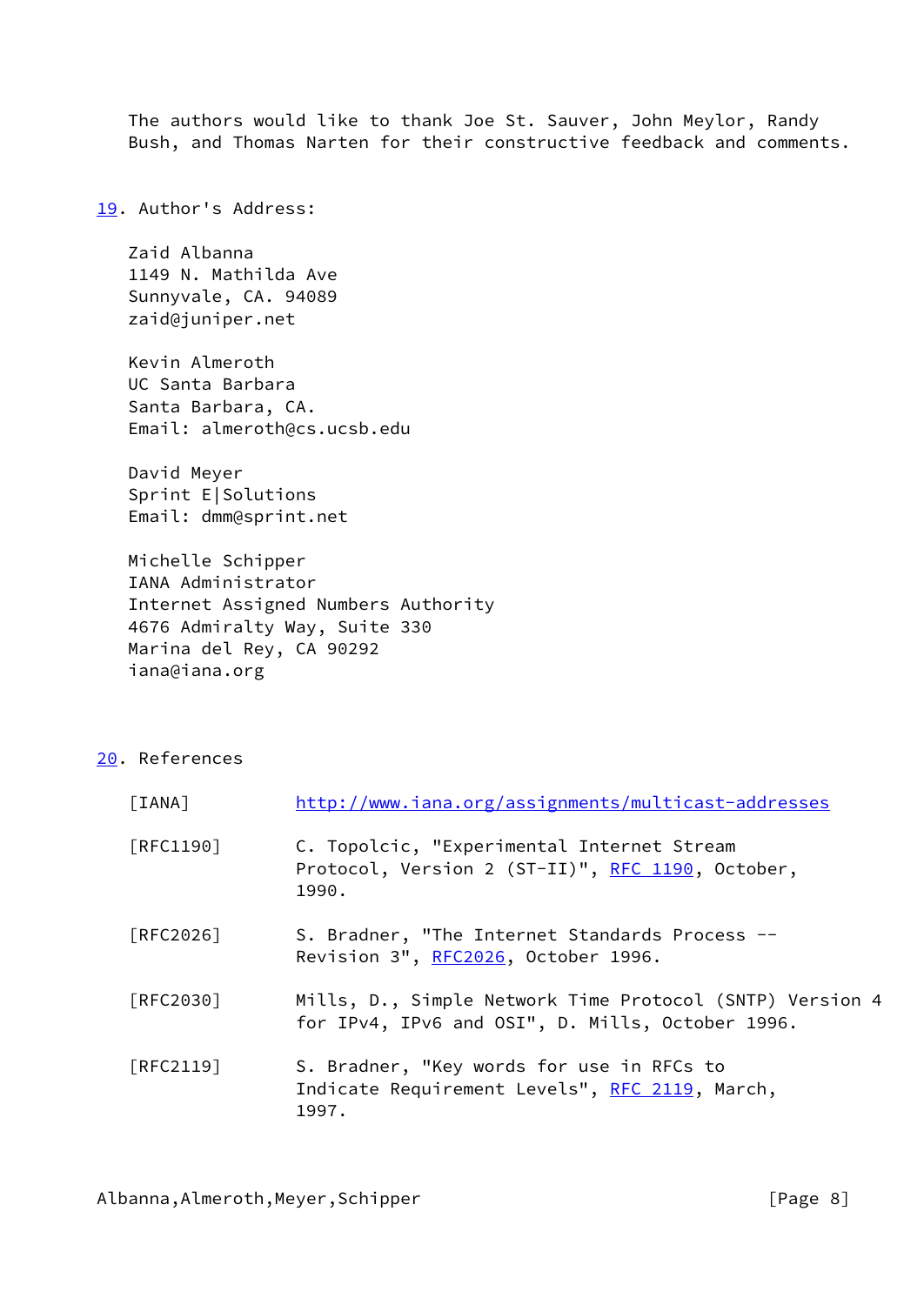Internet Draft IANA IPv4 Multicast Guidelines June, 2001 [RFC2328] J. Moy,"OSPF Version 2", <u>RFC 2328</u>, April, 1998. [RFC2365] D. Meyer,"Administratively Scoped IP Multicast", [RFC](https://datatracker.ietf.org/doc/pdf/rfc2365) [2365](https://datatracker.ietf.org/doc/pdf/rfc2365), July, 1998. [RFC2434] Narten, T. and H. Alvestrand, "Guidelines for Writing an IANA Considerations Section in RFCs", [BCP 26](https://datatracker.ietf.org/doc/pdf/bcp26), [RFC 2434](https://datatracker.ietf.org/doc/pdf/rfc2434), October 1998. [RFC2730] Hanna, S., Patel, B. and M. Shah, "Multicast Address Dynamic Client Allocation Protocol (MADCAP), December 1999. [RFC2770] D. Meyer, and P. Lothberg, "GLOP Addressing in 233/8", [RFC 2770](https://datatracker.ietf.org/doc/pdf/rfc2770), February, 2000 [RFC2780] S. Bradner and V. Paxson, "IANA Allocation Guidelines For Values In the Internet Protocol and Related Headers", [RFC2780](https://datatracker.ietf.org/doc/pdf/rfc2780), March, 2000 [RFC2908] D. Thaler, M. Handley, D.Estrin, "Theh Internet Multicast Address Allocation Architecture", [RFC 2908](https://datatracker.ietf.org/doc/pdf/rfc2908), September 2000. [RFC2974] M. Handley, C. Perkins, E. Whelan, "Session Announcement Protocol", [RFC 2974](https://datatracker.ietf.org/doc/pdf/rfc2974), October 2000. [SDR] <http://www.aciri.org/sdr/>

## <span id="page-9-1"></span><span id="page-9-0"></span>[21.](#page-9-1) Full Copyright Statement

Copyright (C) The Internet Society (2001). All Rights Reserved.

 This document and translations of it may be copied and furnished to others, and derivative works that comment on or otherwise explain it or assist in its implementation may be prepared, copied, published and distributed, in whole or in part, without restriction of any kind, provided that the above copyright notice and this paragraph are included on all such copies and derivative works. However, this document itself may not be modified in any way, such as by removing the copyright notice or references to the Internet Society or other Internet organizations, except as needed for the purpose of developing Internet standards in which case the procedures for copyrights defined in the Internet Standards process must be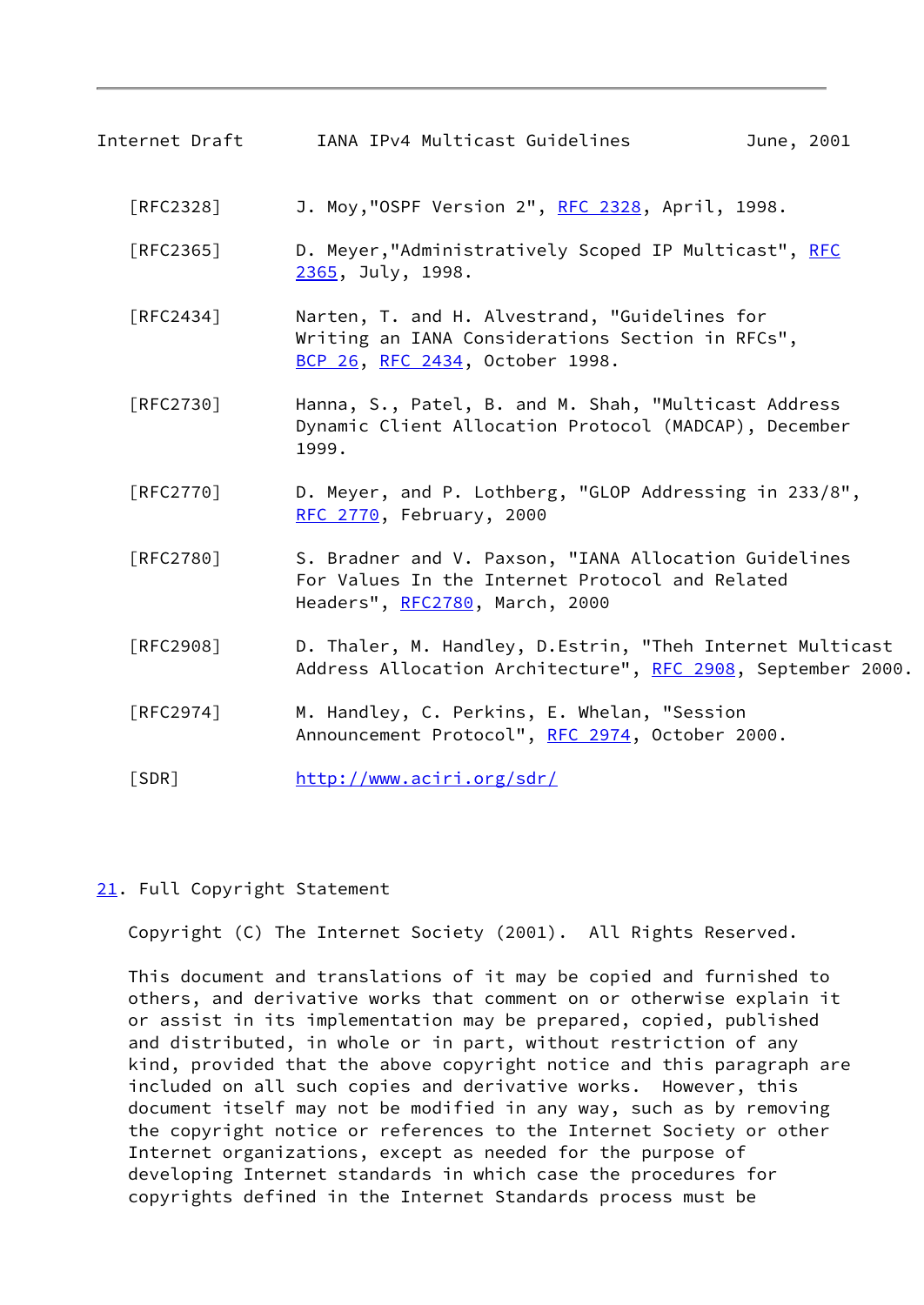followed, or as required to translate it into languages other than English.

Albanna,Almeroth,Meyer,Schipper [Page 9]

Internet Draft IANA IPv4 Multicast Guidelines June, 2001

 The limited permissions granted above are perpetual and will not be revoked by the Internet Society or its successors or assigns.

 This document and the information contained herein is provided on an "AS IS" basis and THE INTERNET SOCIETY AND THE INTERNET ENGINEERING TASK FORCE DISCLAIMS ALL WARRANTIES, EXPRESS OR IMPLIED, INCLUDING BUT NOT LIMITED TO ANY WARRANTY THAT THE USE OF THE INFORMATION HEREIN WILL NOT INFRINGE ANY RIGHTS OR ANY IMPLIED WARRANTIES OF MERCHANTABILITY OR FITNESS FOR A PARTICULAR PURPOSE.